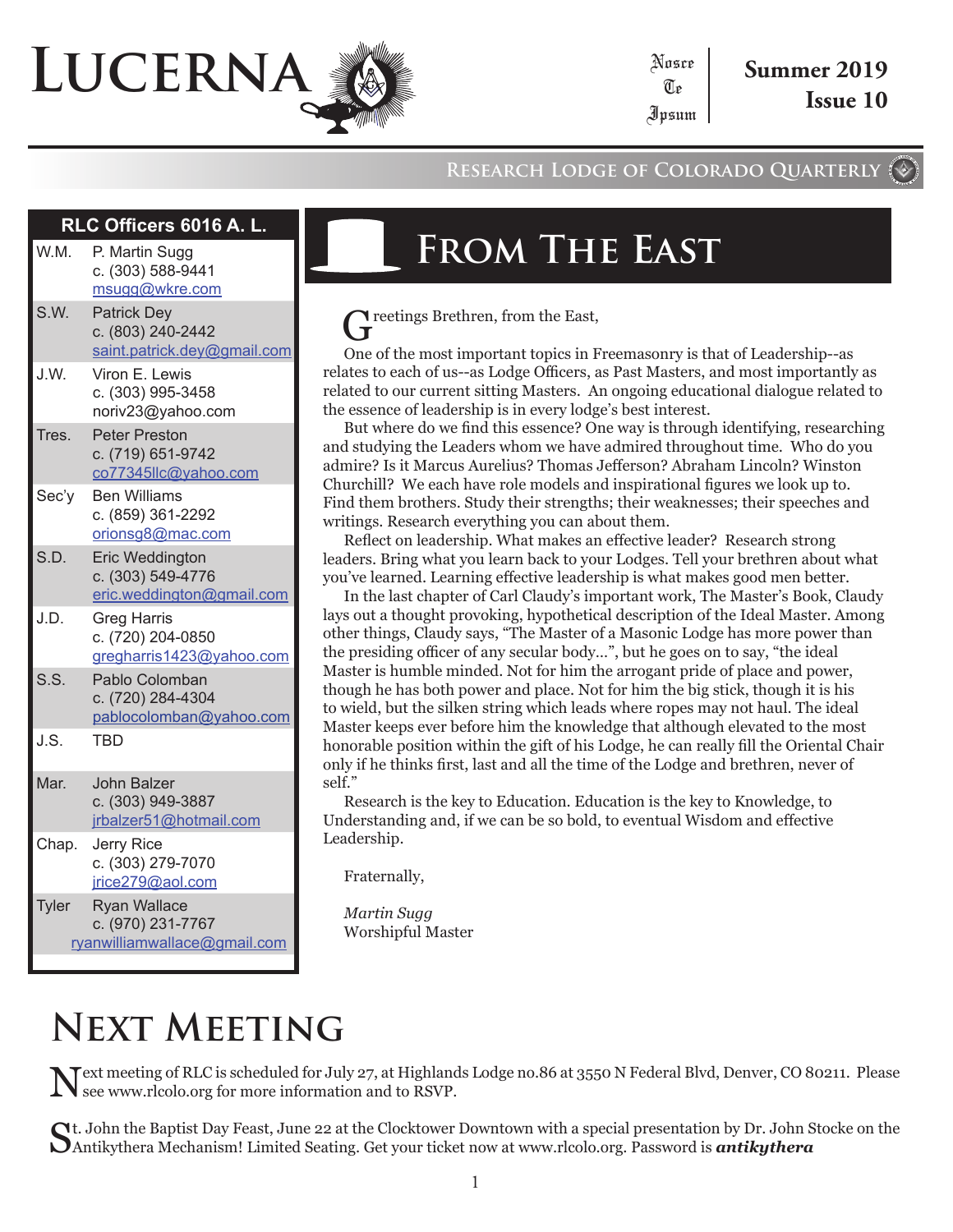# **From The WEST From the Secy**

Salutations from the West, brethren. I would like to just update everyone on the progress of the reprinting and publication of the past papers of Research Lodge. Per my report at the last meeting, I have done a word count of the past papers and based on that have proposed that four volumes be put together of about 250 pages each. These four volumes would include all papers from 1954 to 2000. Papers after 2000 are on hold at the moment, as many presentations in Research Lodge since that time have been just verbal presentation not accompanied by a written paper. I am working with W. Bro. Ben Williams to go over the minutes to figure who gave what presentations and when, and to go through some old boxes and find some of these papers — if they exist. If you have presented and/or given a paper in Research Lodge, please reach out to me so we can ensure your work is included in Volume V. If you have given verbal presentation(s) without a paper, you may send me something written for use; PowerPoints, note cards, et cetera will not be accepted. Per discussion at the last meeting, these volumes will be set up as a print-on-demand in paperback and hardbound, as well as an e-book. We will most likely order a few copies to promote and sell, but largely this will be something we sell online, on-demand. Volume I is more or less done. I still have some formatting tweaks, general editing, and some pictures to add. I will begin work on Volume II soon. I hope we can have the first four volumes ready for purchase by the end of the year.

Further, I have gone with W. Bro. Marty Sugg to the Clock Tower in preparation for the St. John the Baptist Day event. I am very excited for this event. We have been working diligently on scheduling, space planning, and used of the various levels. It is a really amazing space and I am very proud to be working with the team for this very special, once-in-a-lifetime event.

Fraternally,

*Patrick M. Dey* Senior Warden

### **MORI Update**

This year the migration to MORI has finally been<br>completed. We ran into issues because RLC is not a typical Lodge and does not fit the parameters around which MORI was designed. (For example, how do you handle Lodges that are "members"? How about out of state Brethren who don't have a MWGLCO membership no.?) With the appreciable assistance of Bro. Marvin Palmer at the MWGLCO Office we were finally successful in entering the membership (which also required every member's membership no. to enter as plural members without supplanting the registration to a home Lodge). This has been a huge project, and the Secretary is extremely grateful for Bro. Marvin's invaluable assistance.

Please be advised that we are also back entering deceased members. So if you notice deceased members just "affiliating" through your MORI app, that's why: We promise, this is not some blatant necromancy….

#### **Dues Cards**

We are now on the MWGLCO system, so in the future<br>the membership cards will be conformant with the jurisdiction's overall design. We still need to get these out to you this year, and hope to do so within the next couple of months. However, starting 2020, dues cards will be included in the annual mailing.

#### **Financial News**

The Life Membership issue has been solved and the membership list is essentially current. Life membership in RLC is 26 x annual dues, or \$260.

The accounts have been transferred over to our new Treasurer, our junior Past Master, Peter Preston. We still need to get the PayPal account linked, but we're working on it.

# **Masonic Jurisprudence**

"If any complaint be brought, the Brother found guilty shall stand to the Award and Determination of the Lodge, who are the proper and competent Judges of all such Controversies, (unless you carry it by Appeal to the GRAND LODGE)…."

#### **Anderson's Constitutions, Title VI, §1**

"And if any of them do you Injury, you must apply to your own or his Lodge and from thence you may appeal to the GRAND LODGE at the Quarterly Communication, and from thence to the annual GRAND LODGE, as has been the ancient laudable Conduct of our Fore-Fathers in every Nation…."

#### **Anderson's Constitutions, Title VI, §6**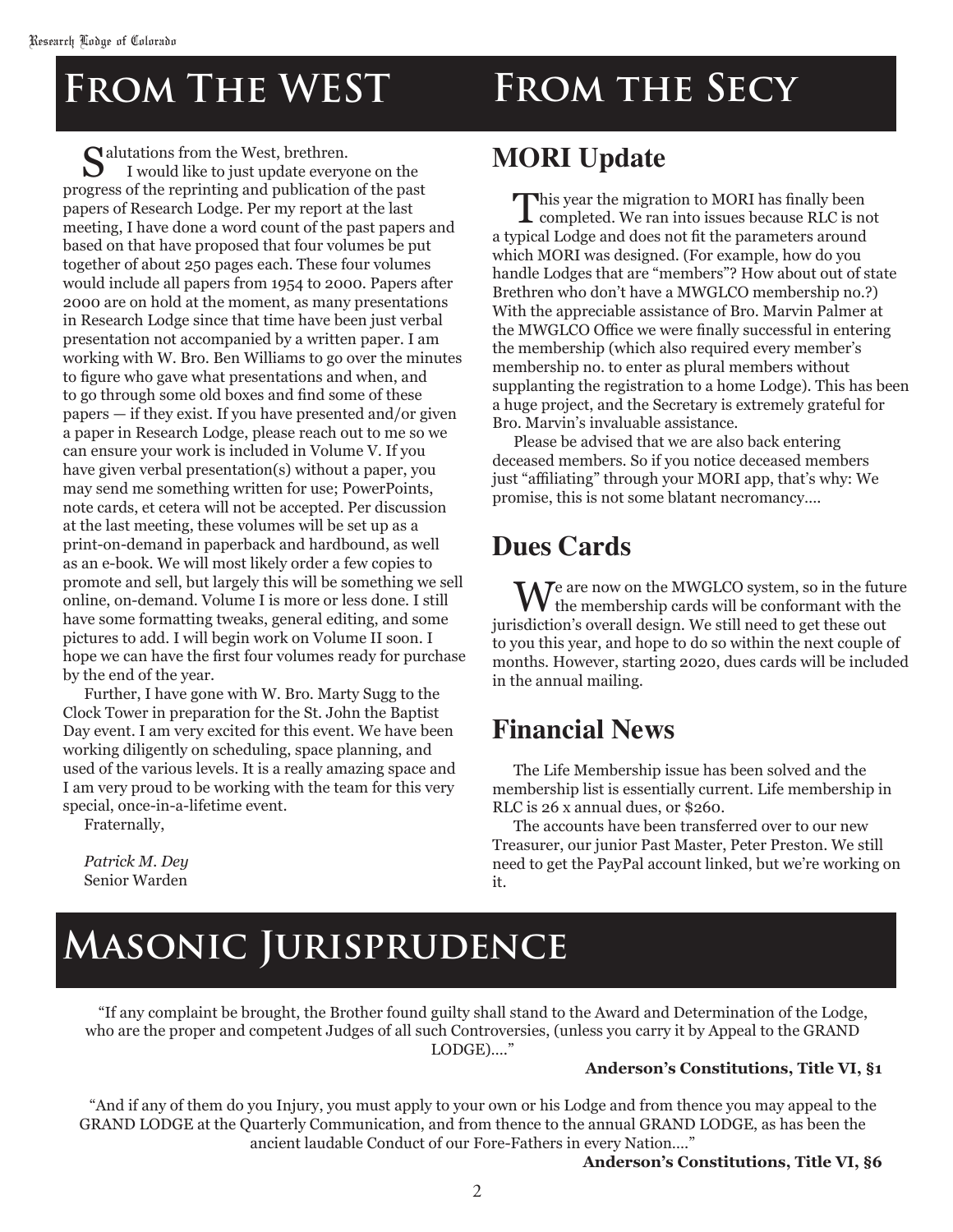Historically, across most jurisdictions, disputes between Brethren have been properly handled at the local Lodge; appeals of decisions heard at the discretion of the Grand Lodge.

The charges would be filed first with the Senior Warden in the accused's Lodge. The Master would then set a trail, and unless otherwise provided for by some dispensation or special request, the Junior Warden would serve as prosecutor and the Senior Warden for the defense.

The dispute would be settled with these Officers assuming their duties objectively (as far as possible). The Master would preside. A two-thirds vote of members present would be sufficient to convict (although other thresholds might be adopted depending on the charges).

The trial would be assiduously recorded. The charges would be filed in writing and the accused's response would be filed in writing. If, at the conclusion of the trial, the accused felt unfairly treated, or that due process was somehow violated, he had the right of appeal to the Grand Lodge which would review the charges, review the response and any evidence presented during the trial, and would thence become the final authority on the issue. The Grand Lodge could schedule a hearing to entertain oral arguments from both sides, at its discretion, if need be.

Thus, there was due process informing Masonic trials that sensibly allowed the Grand Lodge to conduct a final review and have final adjudication of the charges filed without overburdening the Grand Lodge in petty disputes between quarrelsome Brethren. The word of the Grand Master was final, whether in overturning or affirming the decision of the Lodge.

In the present day, in Colorado, all charges are now preferred to the Grand Lodge where the Grand Master sets the trial, appoints a special judge, and then has the final say on the proceedings.

This creates two issues of note. First, the Grand Lodge is both the trial venue and the appellate venue. This is improper: The appellate body should be independent from the trial body, to avoid abuses of process and even apparent conflicts of interest. This also denies the Grand Lodge discretion in accepting appeals to hear: if the evidence is compelling and there is no implication due process was denied the accused, the Grand Lodge can simply dismiss appeals without wasting time and resources in hearing the dispute. Having the trail perpetrated by the Grand Lodge obviates this authority.

Second, preferring charges at the Grand Lodge is much easier than filing them in a local Lodge where you would have to stand up and present them in front of everyone you know. Preferring charges to the accused's Lodge further weighs in the accused's favor – the evidence must be compelling enough, since the accused's home Lodge would be sitting in consideration of the facts. (Note that a dispute between Brethren of the same Lodge

is also more properly handled in that Lodge, since the Brethren present will be more akin to the facts at hand and know the parties involved.)

Having the Grand Lodge be the trial body instead, at least to some degree, facilitates filing charges for a dispute more readily resolved by the Senior and Junior Wardens. You simply circumvent the local body, and jump straight to the top, a distant place removed and inconspicuous from the local Brethren. This is a mistake.

Our traditions emerged from careful contemplation. Why should we change them? For simple expedience? For a leveraging of resources? Surely a trial of a Brother for unmasonic conduct should not be motivated by expedience or cheapness? It should be a matter that concerns the Lodge as a whole, and it should be a burden upon the officers and members present. The Master and Wardens should be empowered to properly fulfill the duties of their offices. The Brethren present should weigh well the gravity of the proceedings. Should they fail, and abuse the due process they are charged to uphold in granting every Master Mason a fair trial (such as by driving out an unpopular Brother), appeal to the Grand Lodge, now more objectively seated in appellate review, may then question the Officers of the Lodge on grounds of their unmasonic conduct: a Masonic trial is an important undertaking, and consequences for abuse of process ensure requisite due diligence is performed. This is how it was done for hundreds of years.

Further, having the Grand Lodge weigh trails undermines the authority of the Grand Master and the Grand Lodge. The Grand Master shouldn't decide the outcome of trials performed by the same people he appoints to hear them! The Grand Lodge should be empowered with the finality of a second-tier, appellate review. Its word should be final. Clearly this mitigates abuses by Grand Masters overreaching and executing sentences against Brethren they feel slighted by, and it prevents frivolous and retaliatory charges emerging from disputes that could be readily resolved at the local level.

This doesn't mean that the Master of a Lodge need hear all cases of unmasonic conduct. Where a Brother has been convicted in a state or federal court for a crime involving moral turpitude –crimes involving fraud, dishonesty, or violence, essentially de facto unmasonic conduct – the Master of the Lodge should be justified in issuing a default judgement (the trial has in fact already occurred within the state). Such default judgment would be, of course, subject to appeal at the Grand Lodge, which maintains discretionary review at its will and pleasure.

This past practice of our forebears is a sensible means of ensuring due process for all Brethren. It empowers the Brethren to adjudicate their own disputes among their peers, and it ensures the Grand Lodge a more objective position in exercising its ultimate authority.